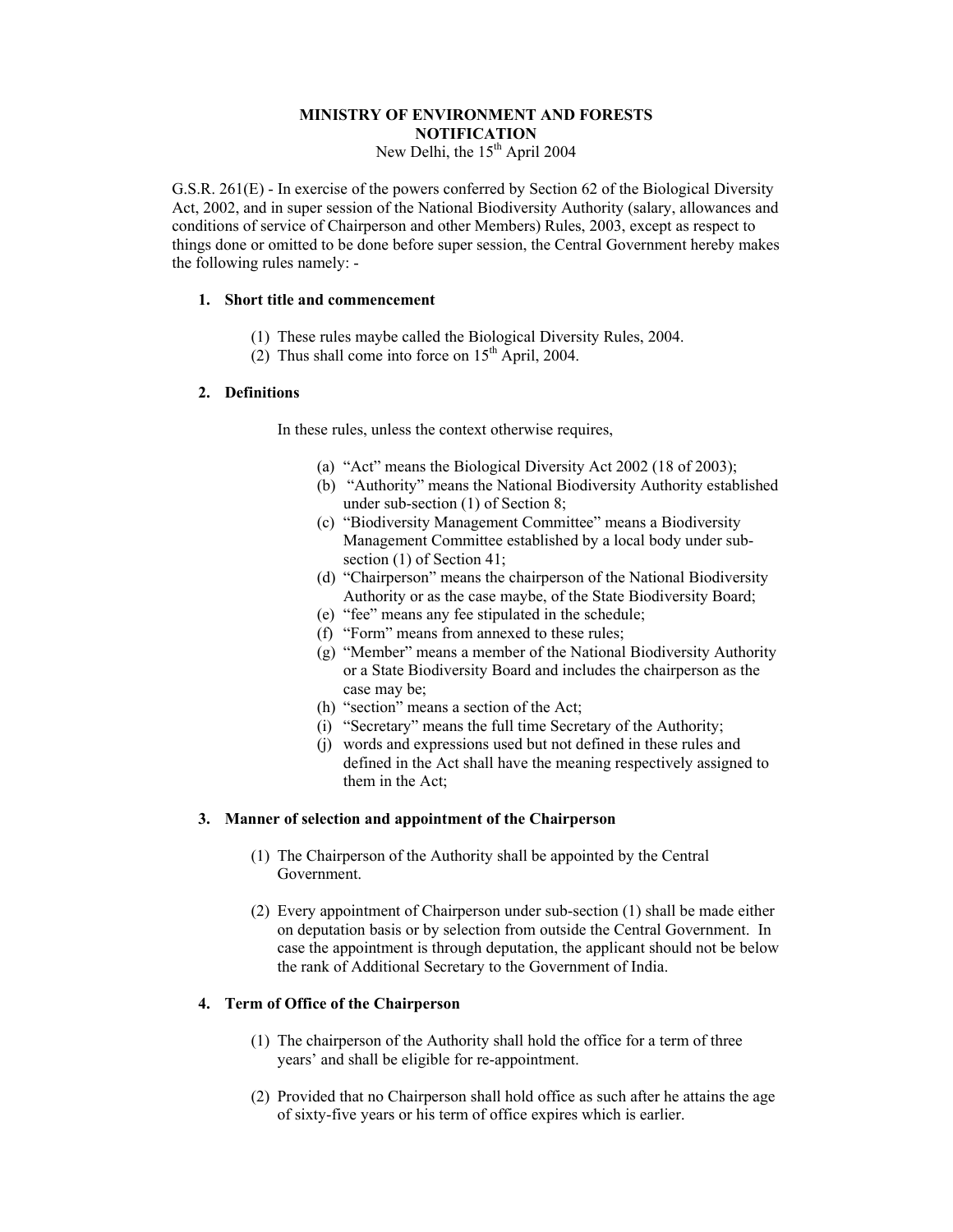(3) The Chairperson may resign form his office by giving at least one month notice in writing to the Central Government.

#### **5. Pay and Allowances of Chairperson**

- (1) A chairperson shall be entitled to a fixed pay of Rs. 26000/- per month. In case of retired person is appointed as Chairperson, his pay shall be fixed in accordance with the orders of the Central Government as applicable to such persons.
- (2) A Chairperson shall be entitled to such allowances, leave, pension, provident fund, house and other perquisites, etc. to be decided by the Central Government from time to time.

### **6. Term of Office and Allowances of non-official Members**

- (1) Every non-official member of the Authority shall hold his office for a term not exceeding three years at a time form the date of publication of his appointment in the Official Gazette.
- (2) Every non-official member attending the meeting of the Authority shall be entitled to sitting allowance, traveling expenses, daily allowance and such other allowances as are applicable to non-official member of commissions and committees of the Central Government attending the meeting(s) of such Commissions or Committees.

#### **7. Filling up vacancies of non-official members**

- (1) A non-official member of the Authority may resign his office at any time by giving in writing under his hand addressed to the Central government and the seat of that member in the Authority shall become vacant.
- (2) A casual vacancy of a non-official member in the Authority shall be filled up by a fresh nomination and the person nominated to fill the vacancy shall hold office only for the remainder of the term of the member in whose place he was nominated.

#### **8. Removal of the members of the Authority**

No member of the Authority shall be removed from his office on any ground specified in section 11, without a due and proper enquiry by an officer not below the rank of a Secretary to the Government of India appointed by the Central government and without giving such member a reasonable opportunity of being heard.

#### **9. Secretary of the Authority**

- (1) The Authority shall appoint a Secretary to it.
- (2) The terms and conditions of the appointment of the Secretary shall be determined by the Authority by regulation.
- (3) The Secretary shall be responsible for coordinating and convening the meetings of the Authority, maintenance of the records of the proceedings of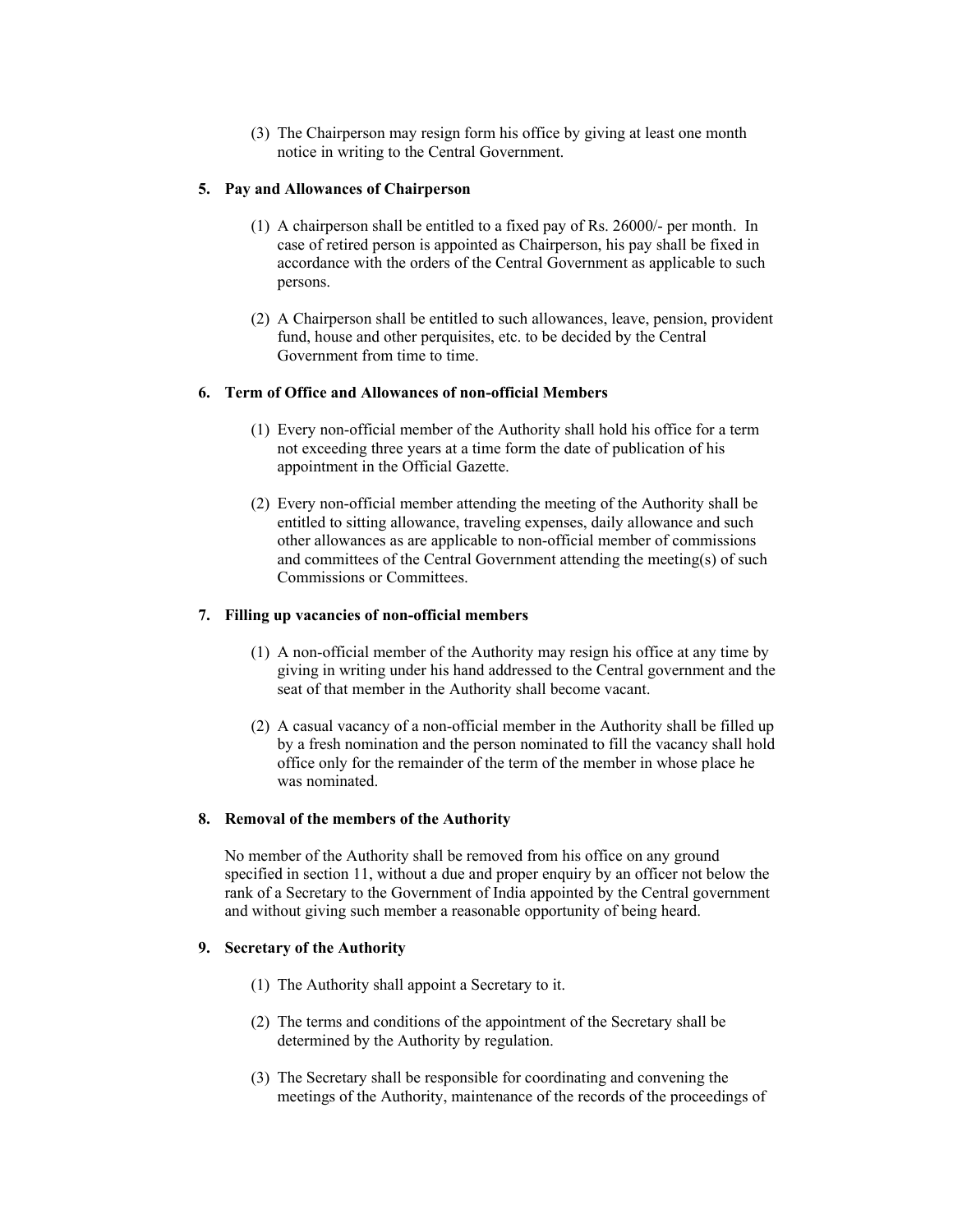the Authority and such other matters as may be assigned to him by the Authority.

### **10. Meetings of the Authority**

- (1) The Authority shall meet at least four times in a year normally after a period of three months at the Head quarters of the Authority or at such place as may be decided by the Chairperson.
- (2) The Chairperson shall, upon a written request from not less than five Members of the Authority or upon a direction of the Central Government, call a special meeting of the Authority.
- (3) The members shall be given at least fifteen days' notice for holding an ordinary meeting and at least three days' notice for holding a special meeting specifying the purpose, the time and the place at which such meeting is to be held.
- (4) Every meeting shall be presided over by the Chairperson and in his absence, by a presiding officer to be elected by the members present from amongst themselves.
- (5) The decision of the Authority at a meeting shall, if necessary, be taken by a simple majority of the Members present and voting and the Chairperson or in his absence, the Member presiding shall have a second or casting vote.
- (6) Each member shall have one vote.
- (7) The quorum at every meeting of the Authority shall be five.
- (8) No Member shall be entitled to bring forward for the consideration of a meeting any matter of which he has not given ten days' notice unless the Chairperson in his discretion permits him to do so.
- (9) Notice of the meeting or sending it by registered post to his last known place of residence or business or in such other manner as the Secretary of the Authority may, in the circumstances of the case, think fit.

#### **11. Appointment of Expert Committee by the Authority and their entitlements**

- (1) the Authority may constitute any number of Committees for such purposes as it may deem fit consisting wholly of members or wholly of other persons or partly of members or partly of other persons.
- (2) The members of the Committee other than the members of the Authority shall be paid such fees and allowances for attending the meetings as the Authority may deem fit.

### **12. General functions of the Authority**

The Authority may perform the following functions, namely:

(i) lay down the procedure and guidelines to govern the activities provided under sections 3, 4, and 6;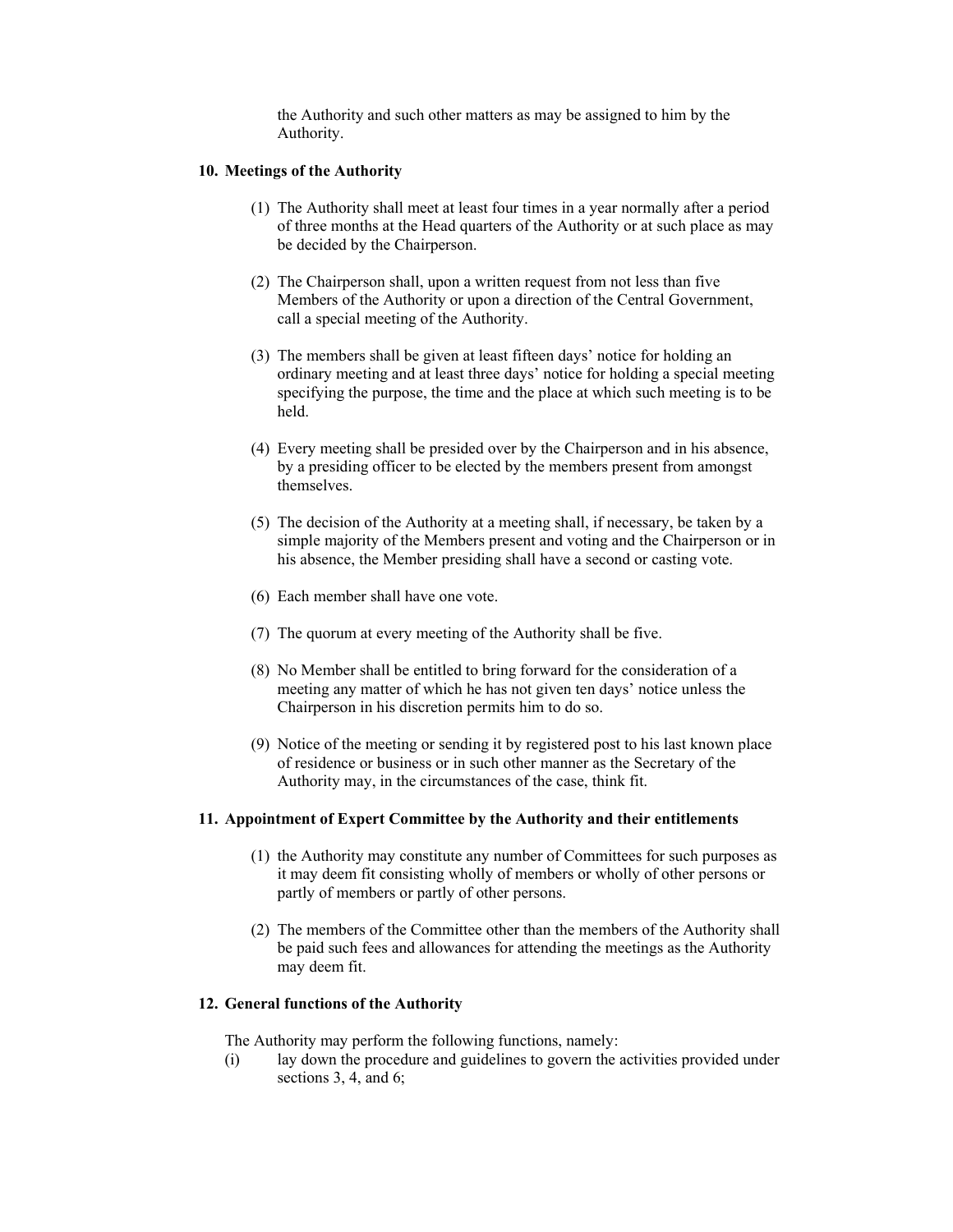- (ii) advise the Central Government on any matter concerning conservation of biodiversity, sustainable use of its components and fair and equitable sharing of benefits arising out of the use of biological resource and knowledge;
- (iii) coordinate the activities of the State Bio-diversity Boards;
- (iv) provide technical assistance and guidance to the State bio-diversity Boards;
- (v) commission studies and sponsor investigation and research;
- (vi) engage consultants, for a specific period, not exceeding three years, for providing technical assistance to the Authority in the effective discharge of its functions;

Provided that if it is necessary and expedient to engage any consultant beyond the period of three years, the Authority shall seek prior approval of the Central Government for such an engagement;

- (vii) collect, compile and publish technical and statistical data, manuals, codes or guides relating to conservation of bio-diversity, sustainable use of its components and fair and equitable sharing of benefits arising out of the use of biological resource and knowledge;
- (viii) organize through mass media a comprehensive programme regarding conservation of bio-diversity, sustainable use of its components and fair and equitable sharing of benefits arising out of the use of biological resource and knowledge;
- (ix) plan and organize training or personnel engaged or likely to be engaged in programmes for the conservation of bio-diversity and sustainable use of its components;
- (x) prepare the annual Budget of the Authority incorporating its own receipts as also the devaluation from the Central Government provided that the allocation by the Central government shall be operated in accordance with the budget provisions approved by the Central Government;
- (xi) recommend creation of posts to the Central Government, for effective discharge of the functions by the Authority and to create such posts, provided that no such post whether permanent/temporary or of any nature, would be created without prior approval of the Central Government;
- (xii) approve the method of recruitment to the officers and servants of the Authority;
- (xiii) take steps to build up data base and to create information and documentation system for biological resources and associated traditional knowledge through bio-diversity registers and electronics databases to ensure effective management, promotion and sustainable uses;
- (xiv) give directions to State Bio-diversity Boards and the Bio-diversity Management Committees in writing for effective implementation of the Act;
- (xv) report to the Central Government about the functioning of the Authority and implementation of the Act;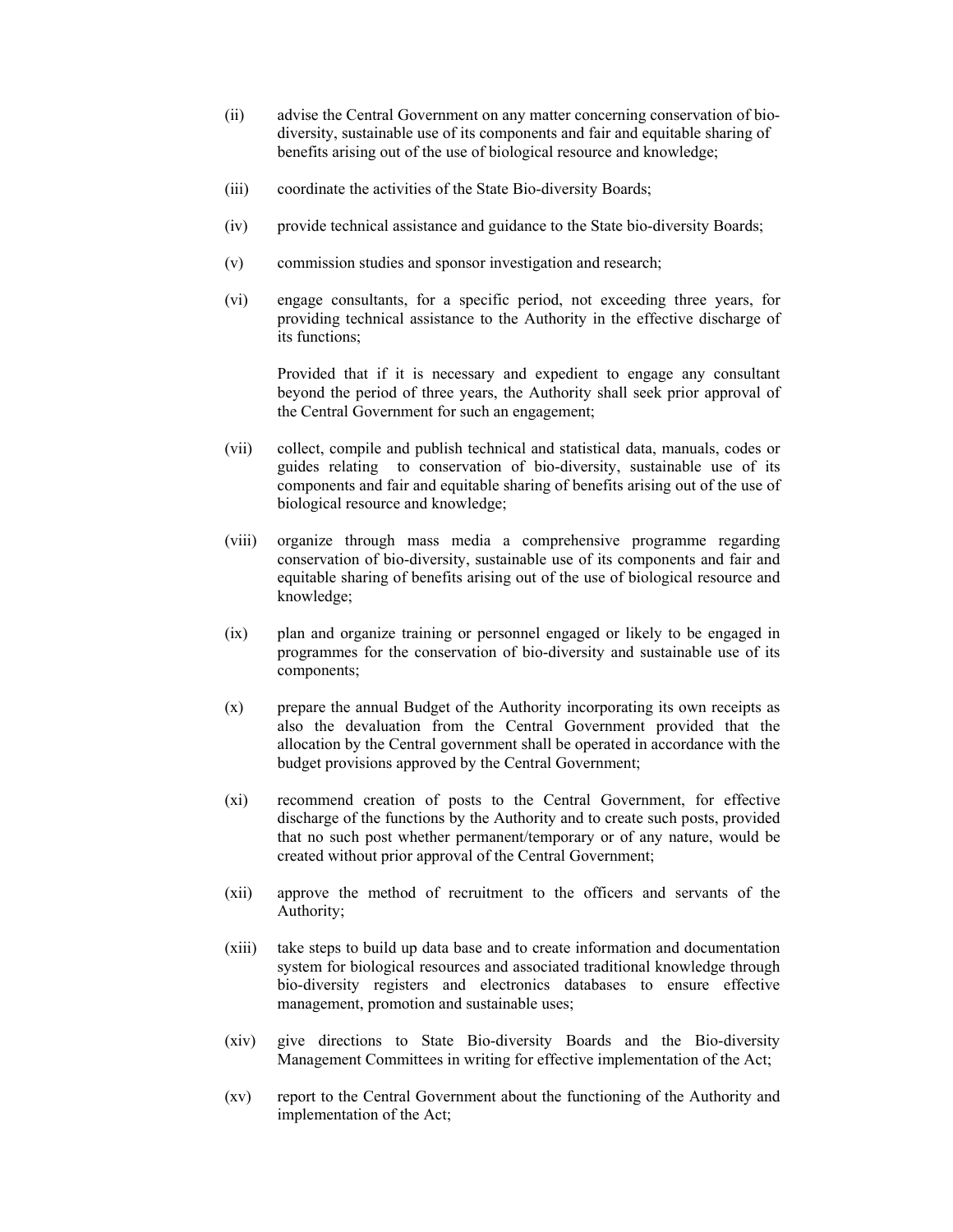- (xvi) recommend, modify, collection of benefit sharing fee under sub section (1) of Section 6 or Changes of royalties under sub-section (2) of section 19 in respect of biological resources form time to time;
- (xvii) sanction grants-in-aid and grants to the State Bio-diversity Board and Biodiversity Management Committees for specific purposes;
- (xviii) undertake physical inspection of any area in connection with the implementation of the Act;
- (xix) take necessary measures including appointment of legal experts to oppose grant of intellectual property right in any country outside India on any biological resource and associated knowledge obtained from India in al illegal manner;
- (xx) do such other functions as may be assigned or directed by the Central Government from time to time.

#### **13. Powers and duties of Chairperson**

- (1) The Chairperson shall have the overall control of the day-to-day activities of the Authority.
- (2) Subject to the provisions of Section 10, the Chairperson shall have the powers of general superintendence over the officers and staff of the Authority and he may issue necessary directions for the conduct and management of the affairs of the Authority.
- (3) The Chairperson shall be in charge of all the confidential papers and records of the Authority and shall be responsible for their safe custody.
- (4) All orders and instructions to be issued by the Authority shall be under the signature of the Chairperson or of any other officer authorized by the Chairperson in this behalf.
- (5) The Chairperson, either himself or through an officer of the authority authorized for the purpose, may sanction and disburse all payments against the approved budget.
- (6) The Chairperson shall have full powers for granting administrative and technical sanction to all estimates.
- (7) The Chairperson shall convene and preside over all the meetings of the Authority and shall ensure that all decisions taken by the Authority are implemented in proper manner.
- (8) The Chairperson shall exercise such other powers and perform such other functions as may be delegated to him from time to time by the Authority or the Central Government.
- **14. Procedure for access to biological resources and associated traditional knowledge**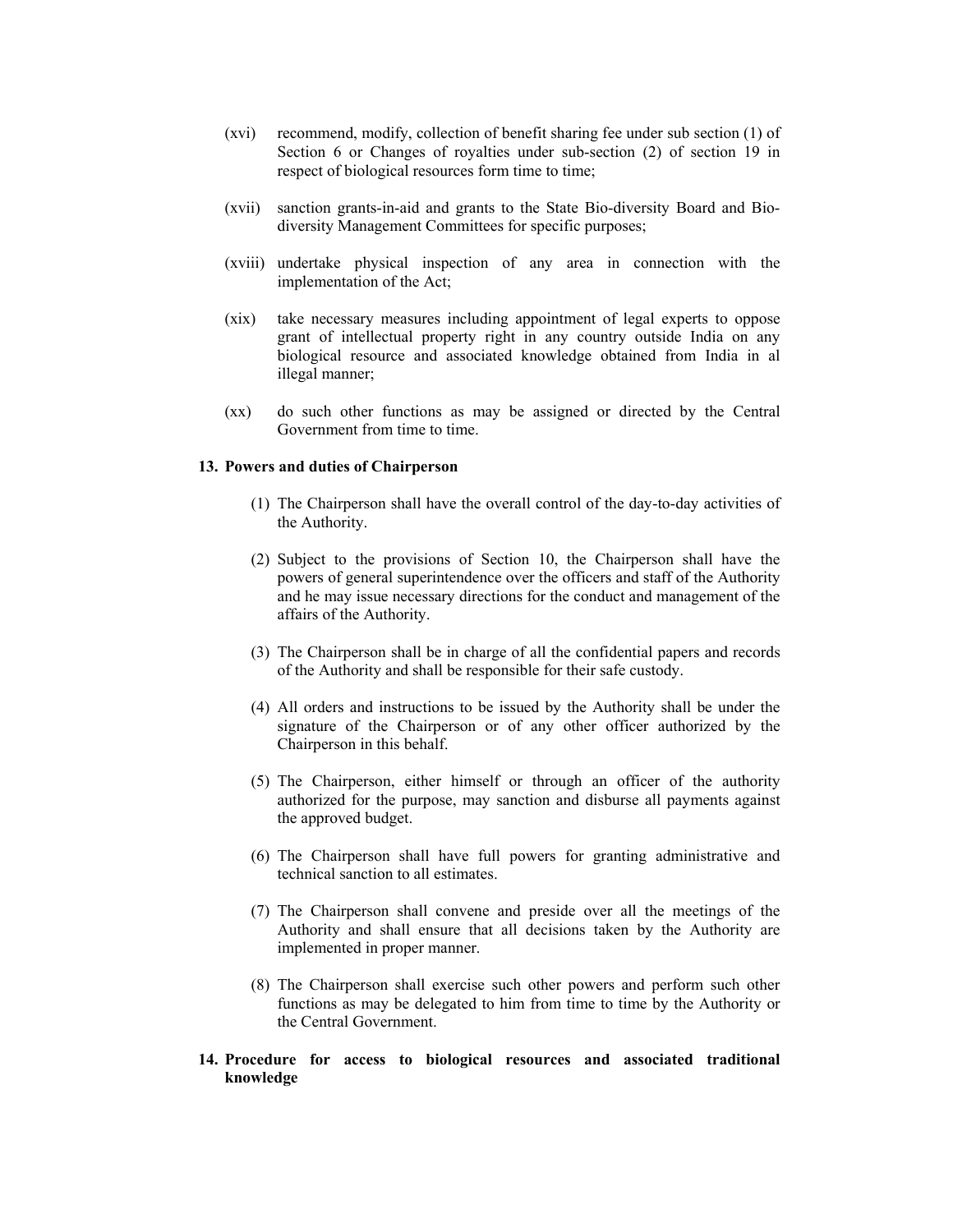- (1) Any person seeking approval of the Authority for access to biological resources and associated knowledge for research or for commercial utilization shall make an application in Form 1.
- (2) Every application under sub-rule (1) shall be accompanied by a fee of ten thousand rupees in the form of a cheque or demand draft drawn in favour of the Authority.
- (3) The Authority shall after consultation with the concerned local bodies and collecting such additional information from the applicant and other sources, as it may deem necessary, dispose of the application, as far as possible, within a period of six months from the date of its receipts.
- (4) On being satisfied with the merit of the application, the Authority may grant the approval for access to biological resources and associated knowledge subject to such term and conditions as it may deem fit to impose.
- (5) The approval to access shall be in the form of a written agreement duly signed by the authorized officer of the Authority and the applicant.
- (6) The form of the agreement referred to in sub-rule (5) shall be laid down by the Authority and shall include the following; namely:
	- (i) general objectives and purpose of the application for seeking approval;
	- (ii) description of the biological resources and traditional knowledge including accompanying information;
	- (iii) intended uses of the biological resources (research, breeding, commercial utilization etc.);
	- (iv) conditions under which the applicant may seek intellectual property rights;
	- (v) quantum of monetary and other incidental benefits. If need be, a commitment to enter into a fresh agreement particularly in case if the biological material is taken for research purposes, and also in case of any other change in use thereof subsequently;
	- (vi) restriction to transfer the accessed biological resources and the traditional knowledge to any third party without prior approval of Authority;
	- (vii) to adhere to a limit set by the Authority on the quantity and specification of the quality of the biological resources for which the applicant is seeking access;
	- (viii) guarantee to deposit a reference sample of the biological material sought to be accessed with the repositories identified in Section 39;
	- (ix) submitting to the Authority a regular status report of research and other developments;
	- (x) commitment to abide with the provisions of Act and rules and other related legislations in force in the country;
	- (xi) commitment to facilitate measures for conservation and sustainable use of biological resources accessed;
	- (xii) commitment to minimize environmental impacts of collecting activities;
	- (xiii) legal provisions such as duration of the agreement, notice to terminated the agreement, independent enforceability of individual clauses, provision to the extent that obligations in benefit sharing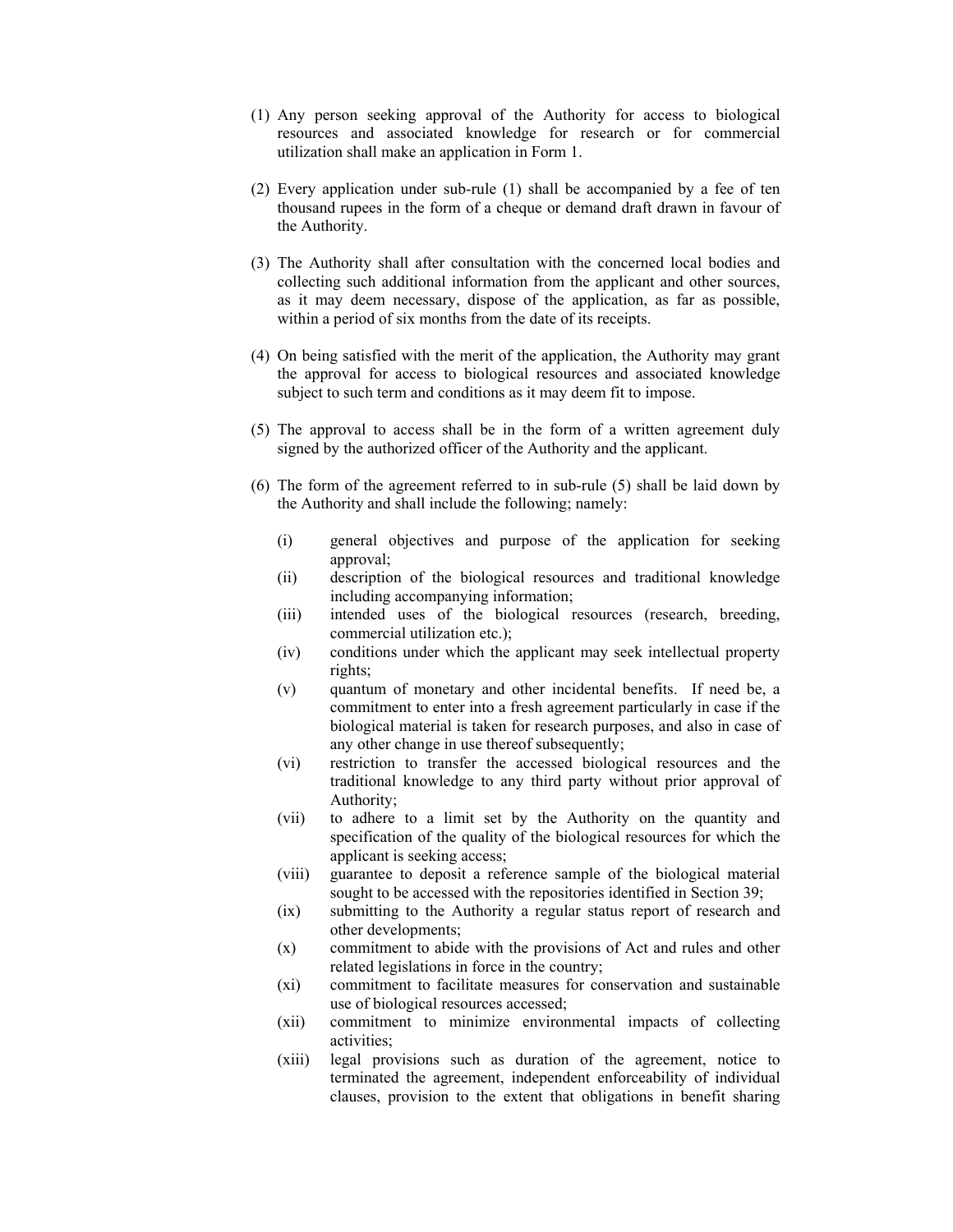clauses survive the termination of the agreement, events limiting liability (natural calamities), arbitration, any confidentiality clause.

- (7) The conditions for access may specifically provide measures for conservation and protection of biological resources to which the access is being granted.
- (8) The Authority may for reasons to be recorded in writing reject as application it considers that the request cannot be acceded to.
- (9) No application shall be rejected unless the applicant is given a reasonable opportunity of being heard.
- (10) The Authority shall take steps to widely publicize the approvals granted, through print or electronic media and shall periodically monitor compliance of conditions on which the approval was accorded.

### **15. Revocation of access or approval**

- (1) The Authority may either on the basis of any complaint or *suo moto* withdraw the approval granted for access under rule 15 and revoke the written agreement under the following conditions, namely:
- (i) on the basis of reasonable belief that the person to whom the approval was granted has violated any of the provisions of the Act or the condition on which the approval was granted;
- (ii) when the person who has been granted approval has failed to comply with the terms of the agreement;
- (iii) on failure to comply with any of the conditions of access granted;
- (iv) on account of overriding public interest or for protection of environment and conservation of biological diversity.
- (2) The Authority shall send a copy of every order of revocation issued by it to the concerned State Biodiversity Board and the Biodiversity Management Committees for prohibiting the access and also to assess the damage, if any caused and take steps to recover the damage.

#### **16. Restriction on activities related to access to biological resources**

- (1) The Authority if it deems necessary and appropriate shall take the steps to restrict or prohibit the request for access to biological resources for the following reasons; namely:
- (i) the request for access is for any endangered taxa;
- (ii) the request for access is for any endemic and rare species;
- (iii) the request for access may likely to result in adverse effect on the livelihoods of the local people;
- (iv) the request to access may result in adverse environmental impact which may be difficult to control and mitigate;
- (v) the request for access may cause genetic erosion or affecting the ecosystem function;
- (vi) use of resources for purposes contrary to national interest and other related international agreements entered into by India.

#### **17. Procedure for seeking approval for transferring results of research**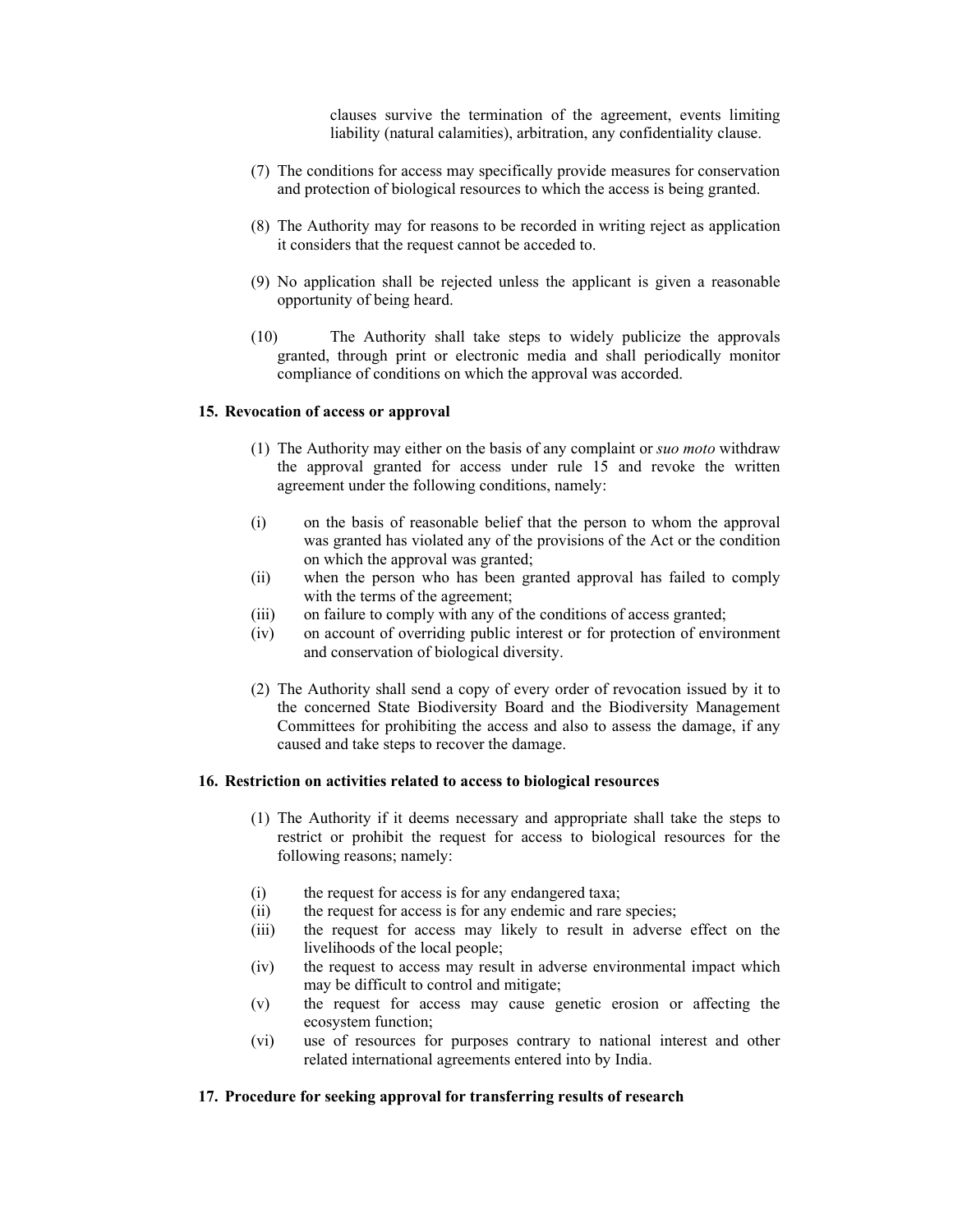- (1) Any person desirous of transferring results of research relating to biological resources obtained from India for monetary consideration to foreign nationals, companies and Non Resident Indians (NRIs), shall make an application to the Authority in the Form II.
- (2) Every application under sub-rule (i) shall be accompanied by a fee of five thousand rupees in the form of a Bank draft or Cheque drawn in favour of the Authority.
- (3) Every application under sub-rule (i) shall be decided upon by the Authority as far as [possible within a period of three months from the receipt of the same.
- (4) On being satisfied that the applicant has fulfilled all the requirements, the Authority may grant the approval for transferring the results of research subject to such terms and conditions as it may deem fit to impose in each case.
- (5) The approval for transfer shall be granted in the form of a written agreement duly signed by an authorized officer of the Authority and the applicant. The form of the agreement shall be such as may be decided by the Authority.
- (6) The Authority may for reasons to be recorded in writing reject an application if it considers that the application cannot be allowed;

Provided that the application shall be rejected unless the applicant has been given a reasonable opportunity of being heard.

### **18. Procedure for seeking prior approval before applying for intellectual property protection**

- (1) Any person desirous of applying for a patent or any other intellectual property based on research on biological material and knowledge obtained from India shall make an application Form III.
- (2) Every application under sub-rule (1) shall be accompanied by paying a fee of five hundred rupees.
- (3) The Authority after due appraisal of the application and after collecting any additional information, on the basis of merit shall decide on the application, as far as possible within a period of three months or receipt of the same.
- (4) On being satisfied that the applicant has fulfilled all the necessary requirements, the Authority may grant approval for applying for a patent or any other IPR subject to such terms and conditions as it may deem fit to impose in each case.
- (5) The approval shall be granted in the form of a written agreement duly signed by an authorized officer of the Authority and the applicant. The form of the agreement may be decided by the Authority.
- (6) The Authority may reject the application if it considers that the request cannot be acceded to after recording the reasons. Before passing order of rejection, the applicant shall be given an opportunity of hearing.

#### **19. Procedure for third party transfer under sub-section (2) of Section 20**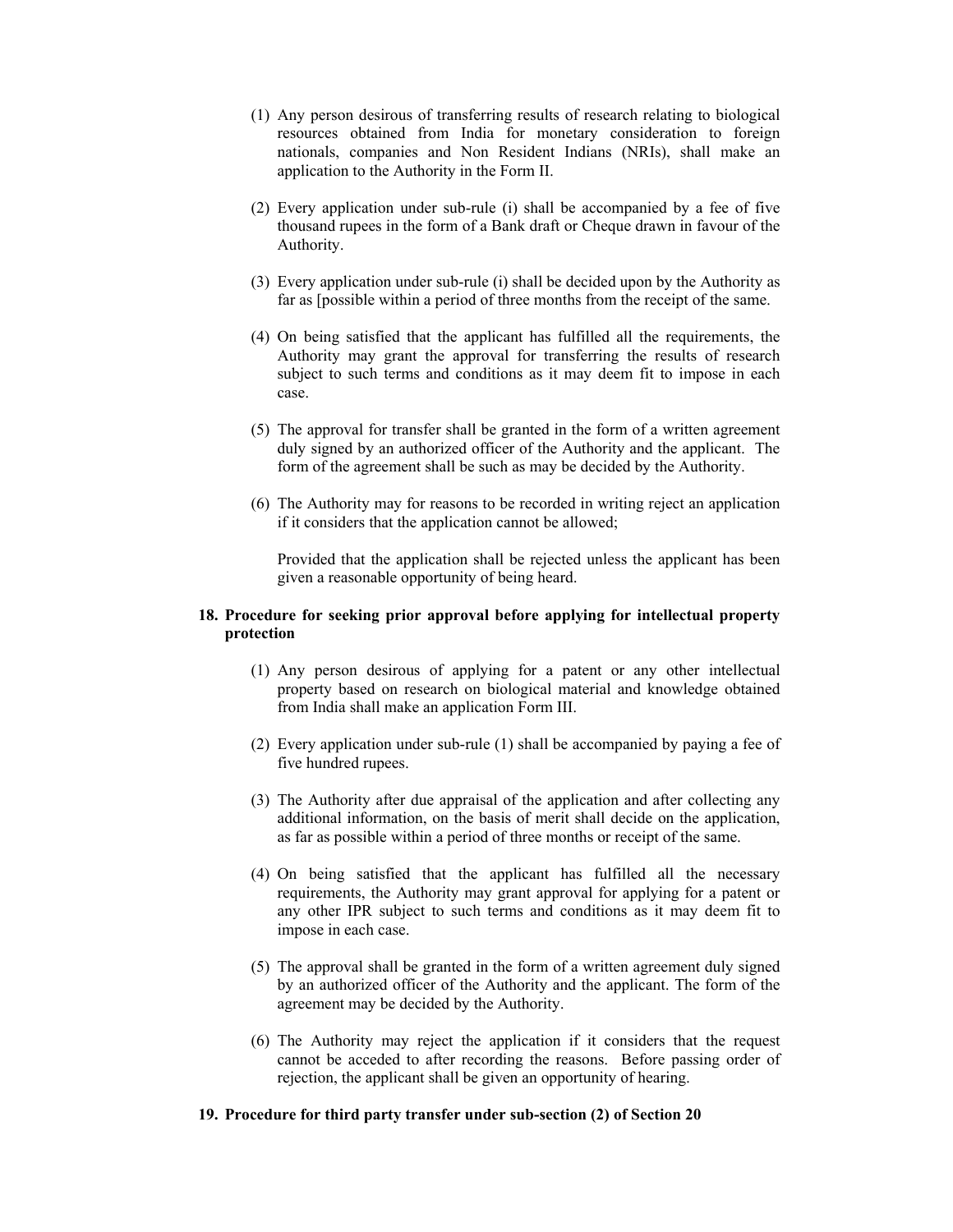- (1) The persons who have been granted approval for access to biological resources and associated knowledge, intend to transfer the accessed biological resource or knowledge to any other person or organization shall make an application to the Authority in From IV.
- (2) Every application under sub-rule (1) shall be accompanied by a fee of ten thousand rupees in the form of Bank draft or cheque drawn in favour of the Authority.
- (3) The Authority shall after collecting any additional information, decide upon the application as far as possible within a period of six months of receipt of the same.
- (4) On being satisfied that the applicant has fulfilled all the necessary requirements, the Authority may grant approval for third party transfer subject to such terms and conditions it may deem fit to impose in each case.
- (5) The approval as may be granted under sub-rule (4) in the form of a written agreement duly signed by an authorized officer of the Authority and the applicant. The form of the agreement shall be such as may be decided by the Authority.
- (6) The Authority may for reasons to be recorded in writing reject the application if it considers that the request cannot be acceded to, provided that no application shall be rejected unless the applicant has been given an opportunity of being heard.

#### **20. Criteria for equitable benefit sharing (Section 21)**

- (1) The Authority shall by notification in the Official Gazette formulate the guidelines and describe the benefit sharing formula.
- (2) The guidelines shall provide for monetary and other benefits such as royalty, joint ventures, technology transfer, product development, education and awareness raising activities, institutional capacity building and venture capital fund.
- (3) The formula for benefit sharing shall be determined on a case-by-case basis.
- (4) The Authority while granting approval to any person for access or for transfer of results of research or applying for patent and IPR or for third party transfer of the accessed biological resource and associated knowledge may impose terms and conditions for ensuring equitable sharing of the benefits arising out of the use of accessed biological material and associated knowledge.
- (5) The quantum of benefits shall be mutually agreed upon between the persons applying for such approval and the Authority in consultation with the local bodies and benefit claimers and may be decided in due regard to the defined parameters of access, the extent of use, the sustainability aspect, impact and expected outcome levels, including measures ensuring conservation and sustainable use of biological diversity.
- (6) Depending upon each case, the Authority shall stipulate the time frame for assessing benefit sharing on short, medium, and long term benefits.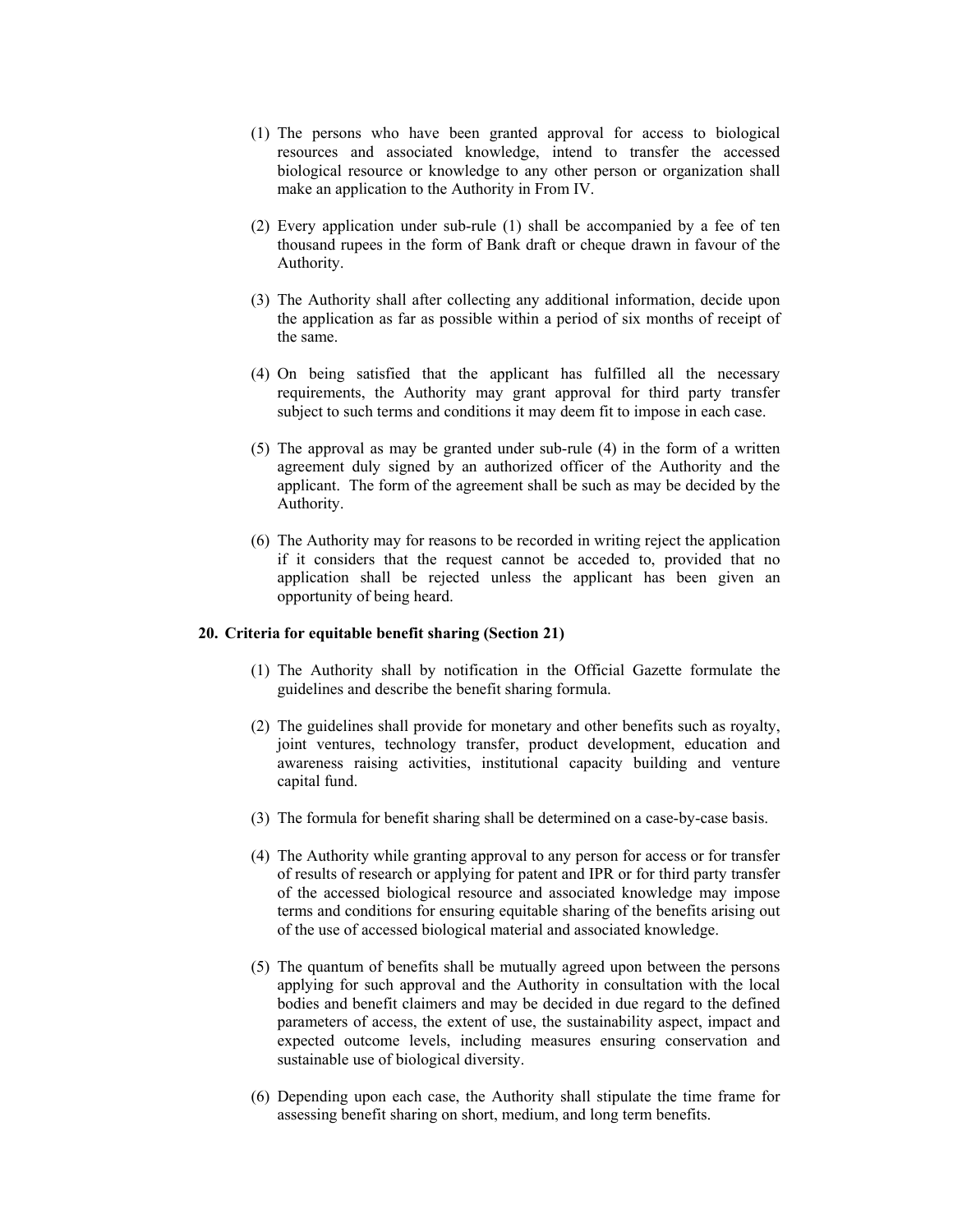- (7) The Authority shall stipulate that benefits shall ensure conservation and sustainable use of biological diversity.
- (8) Where biological resources or knowledge is accessed form a specific individual or a group of individuals or organizations, the Authority may take steps to ensure that the agreed amount is paid directly to them through the district administration. Where such individuals or group of individuals or organizations cannot be identified, the monetary benefits shall be deposited in the National Biodiversity Fund.
- (9) Five percent of the assessed benefits shall be earmarked for the Authority or Board as the case may be, towards the administrative and service charges.
- (10) The Authority shall monitor the flow of benefits as determined under sub rule (4) in a manner determined by it.

#### **21. Application of National Biodiversity Fund**

- (1) The National Biodiversity Fund shall be operated by the Chairperson or by such other officer of the Authority as may be authorized in this regard.
- (2) The National Biodiversity Fund shall have two separate heads of accounts, one relating to the receipts from the Central Government and the other concerning the fee, license fee, royalty and other receipts of the Authority.

#### **22. Constitution of Biodiversity Management Committees**

- (1) Every local body shall constitute a Biodiveristy Management Committee (BMC's within it's area of jurisdiction.
- (2) The Biodiversity Management Committee as constituted under sub-rule (1) shall consist of a Chairperson and not more than six persons nominated by the local body, of whom not less than one third should be women and not less than 18% should belong to the Scheduled Castes/Scheduled Tribes.
- (3) The Chairperson of the Biodiversity Management Committee shall be elected from amongst the members of the committee in a meeting to be chaired by the Chairperson of the local body. The Chairperson of the local body shall have the casting votes in case of a tie.
- (4) The Chairperson of the Biodiversity Management Committee shall have a tenure of three years.
- (5) The local Member of Legislative Assembly/Member of Legislative Council and Member of Parliament would be special invitees to the meetings of the Committee.
- (6) The main function of the BMC is to prepare People's Biodiversity Register in consultation with local people. The Register shall contain comprehensive information on availability and knowledge of local biological resources, their medicinal or any other use or any other traditional knowledge associated with them.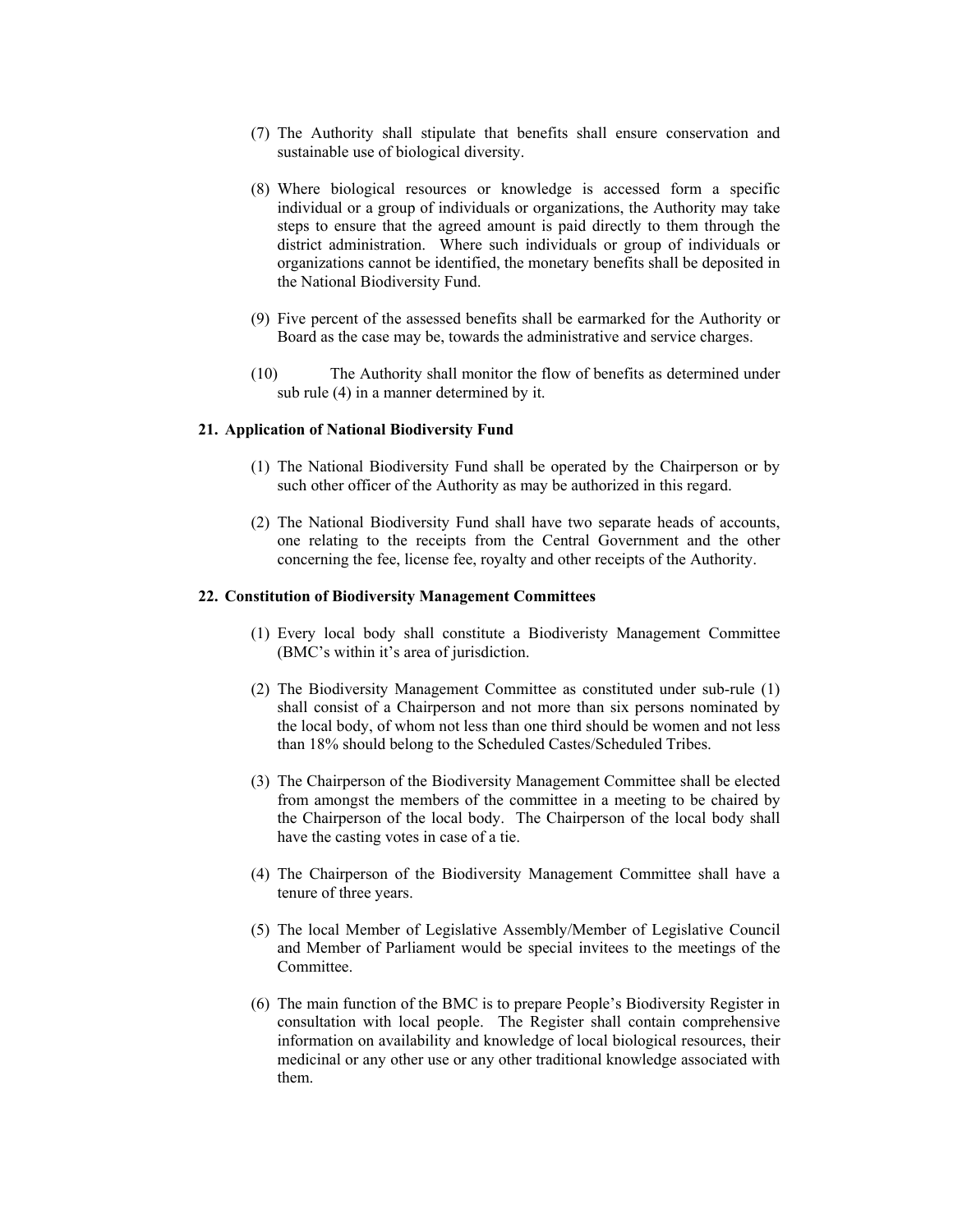- (7) The other functions of the BMC are to advise on any matter referred to it by the State Biodiversity Board or Authority for granting approval, to maintain data about the local vaids and practitioners using the biological resources.
- (8) The Authority shall take steps to specify the form of the People's Biodiversity Registers, and the particulars it shall contain and the format for electronic database.
- (9) The Authority and the State Biodiversity Boards shall provide guidance and technical support to the Biodiversity Management Committees for preparing People's Biodiversity Registers.
- (10) The People's Biodiversity Registers shall be maintained and validated by the Biodiversity Management Committee.
- (11) The Committee shall also maintain a Register giving information about the details of the access to biological resources and traditional knowledge granted, details of the collection fee imposed and details of the benefits derived and the mode of their sharing.

#### **23. Appeal for settlement of disputes under Section 50**

- (1) If a dispute arises between the Authority or a State Biodiversity Board or between one Board and other Board(s) on account of implementation of any order or direction or on any issue of policy decision, either of the aggrieved parties i.e, Authority or that Board, as the case may be, prefer an appeal to the Central Government under section 50, in Form V to the Secretary, Ministry of Environment and Forests, Government of India.
- (2) In case the dispute arises between a State Biodiversity Board and another state Biodiversity Board or Boards, the aggrieved Board or Boards, shall prefer the point or points of dispute to the Central Government which shall refer the same to the Authority.
- (3) The memorandum of appeal shall state the facts of the case, the grounds relied upon by the appellant, for preferring the appeal and the relief sought for.
- (4) The memorandum of appeal shall be accompanied by an authenticated copy of the order, direction or policy decision, as the case may be, by which the appellant is aggrieved and shall be duly signed by the authorized representative of the appellant.
- (5) The memorandum of appeal shall be submitted in quadruplicate, either in person or through a registered post with Acknowledgement due, within 30 days from the date of the orders, direction or policy decision, impugned provided that if the Central Government is satisfied that there was good and sufficient reason for the delay in preferring the appeal, it may, for reason to be recorded in writing, allow the appeal to be preferred after the expiry of the aforesaid period of 30 days but before the expiry of 45 days form the date of the orders impugned, direction or policy decision, as the case may be.
- (6) The notice for hearing of the appeal shall be given in Form VI by a registered post with an acknowledgement due.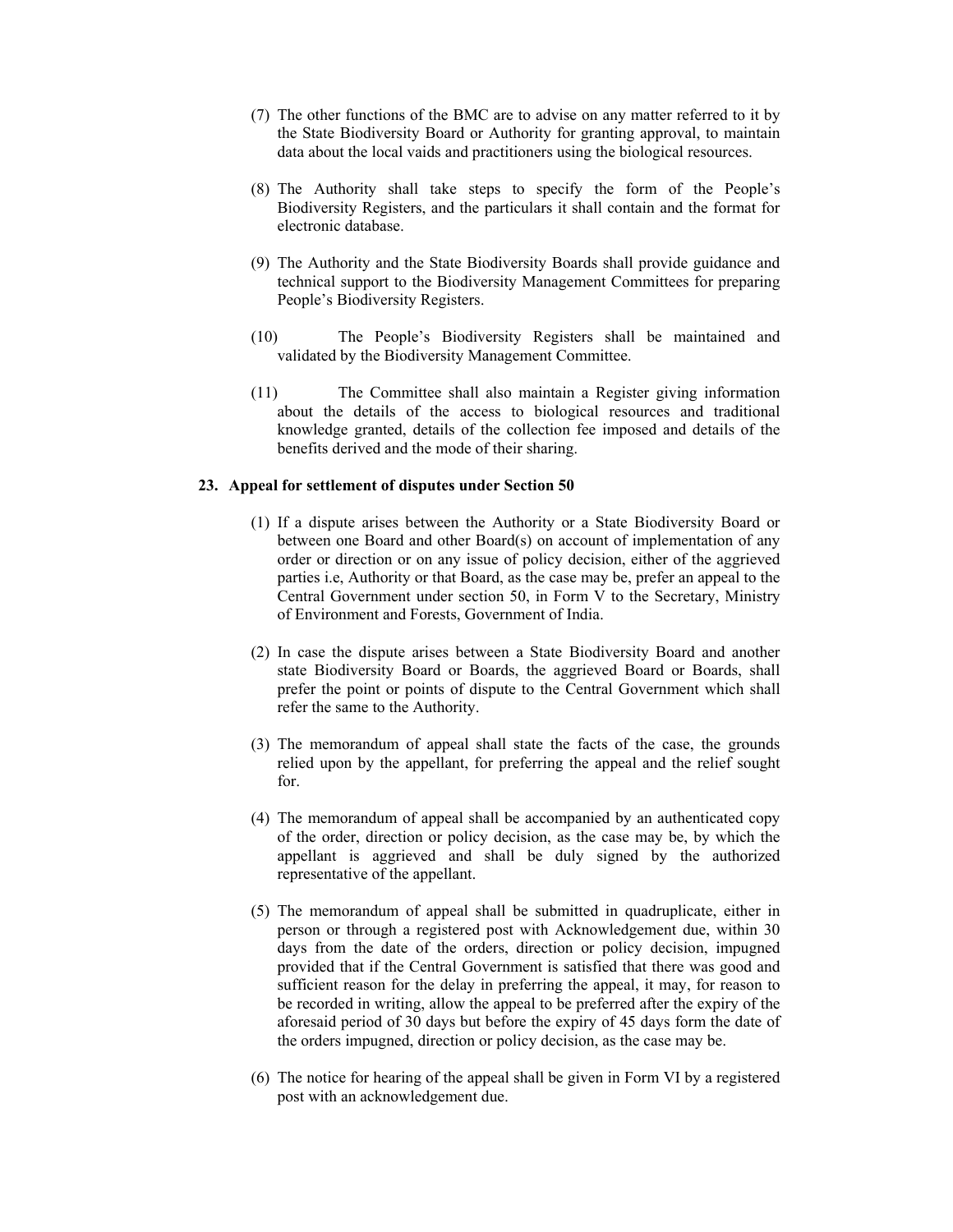- (7) The Central Government shall, after hearing the appellant and the other parties, dispose of the appeal.
- (8) In disposing of an appeal, it may vary or modify or cancel impugned order, direction or policy, as the case may be.
- (9) In adjudicating a dispute, the Authority shall be guided by the principles or natural justice and as far as practicable, follow the same procedures which the Central Government is required to follow under this rule.

#### **24. Manner of giving notice under Section 61**

- (1) The manner of giving notice, under clause (b) of section 61, shall be as follows namely:
- (i) The notice shall be in writing in Form VII.
- (ii) The person giving the notice may send it to:
	- (a) If the alleged offense has taken place in a Union territory, to the Chairperson of the National Biodiversity Authority; and
	- (b) If the alleged offence has been taken place in a State, to the Chairperson of the State Biodiversity Board.
- (2) The notice referred to in sub-rule (1) shall be sent by registered post acknowledgement due; and
- (3) The period of thirty days mentioned in clause (b) of section 61 shall be reckoned from the date, the notice is received by the Authorities mentioned in sub-rule (1)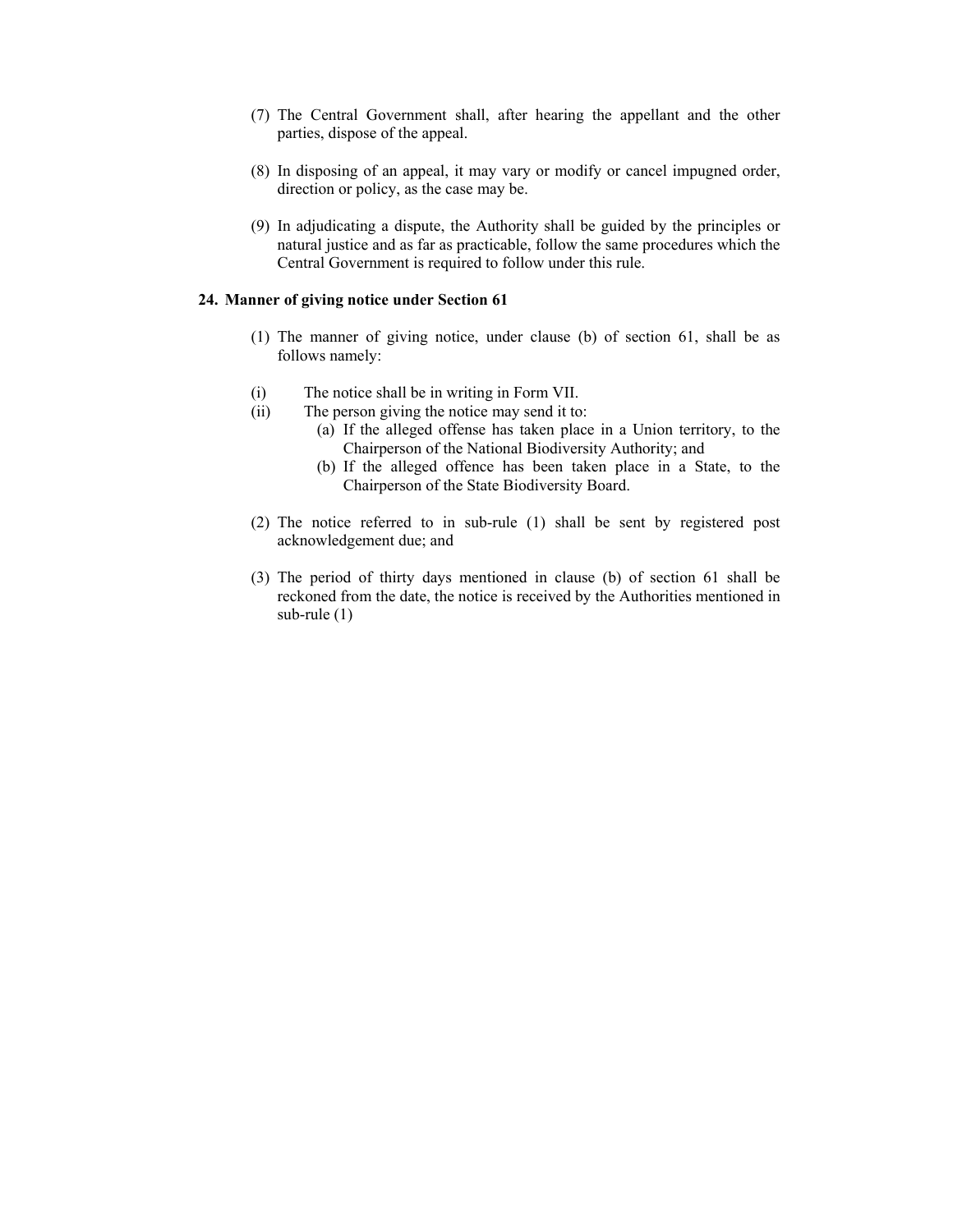#### **FORM I**

### (See rule 14)

#### **Application form for access to Biological resources and associated traditional knowledge**

#### **Part A**

- (i) Full particulars of the applicant
- (ii) Name
- (iii) Permanent address
- (iv) Address of the contact person/agent, if any, in India
- (v) Profile of the organization (personal profile in case the applicant is an individual). Please attach relevant documents of authentication):
- (vi) Nature of business
- (vii) Turnover of the organization in US\$

2. Details and specific information about nature of access sought and biological material and associated knowledge to be accessed

- a) Identification (scientific name) of biological resources and its traditional:
- b) Geographical location of proposed collection:
- c) Description / nature of traditional knowledge:
- d) Any identified individual/community holding the traditional knowledge:
- e) Quantity of biological resources to be collected (give the schedule):
- f) Time span in which the biological resources is proposed to be collected:
- g) Name and number of persons authorized by the company for making the selection:
- h) The purpose for which the access is requested including the type and extent of research, commercial use being derived and expected to be derived from it:
- i) Whether any collection of the resource endangers any component of biological diversity and the risks which may arise from the access:

3. Details of any national institution which will participate in the Research and Development activities.

4. Primary destination of accessed resource and identity of the location where the R&D will be carried out.

5. The economic and other benefits including those arriving out of any IPR, patent obtained out of accessed biological resources and knowledge that are intended, or may accrue to the applicant or to the country that he/she belongs.

6. The biotechnological, scientific, social or any other benefits obtained out of accessed biological resources and knowledge that are intended, or may accrue to the applicant or to the country that he/she belongs.

7. Estimation of benefits that would flow to India/communities arising out of the use of accessed bio-resources and traditional knowledge.

8. Proposed mechanism and arrangements for benefit sharing.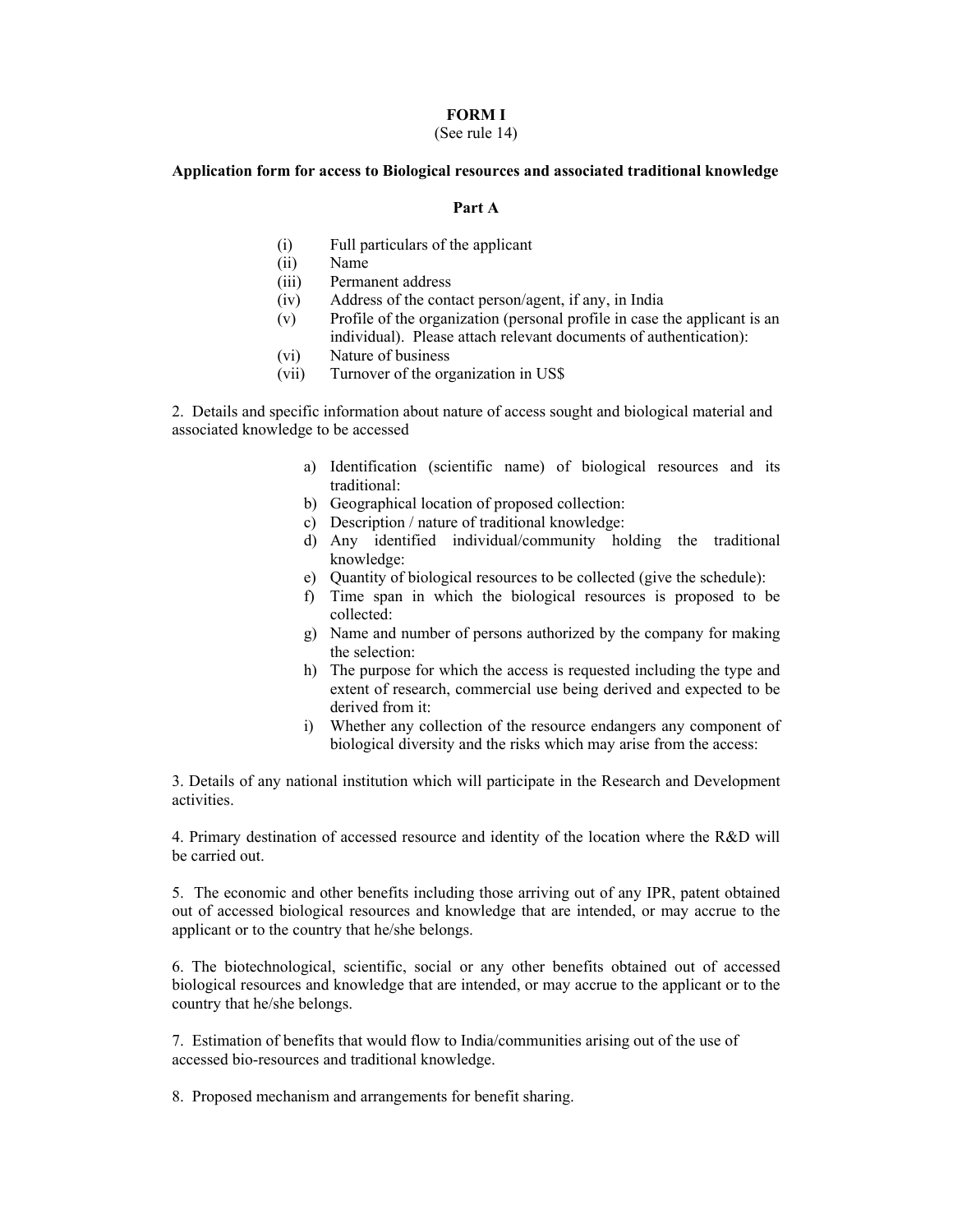9. Any other information considered relevant.

### **PART B Declaration**

I/We declare that:

- Collection of proposed biological resources shall not adversely affect the sustainability of the resources;
- Collection of proposed biological resources shall not entail any environmental impact;
- Collection of proposed biological resources shall not pose any risk to ecosystems;
- Collection of proposed biological resources shall not adversely affect the local communities;

I/We further declare the Information provided in the application form is true and correct and I/we shall be responsible for any incorrect/wrong information.

 Signed Name<br>Title **Title**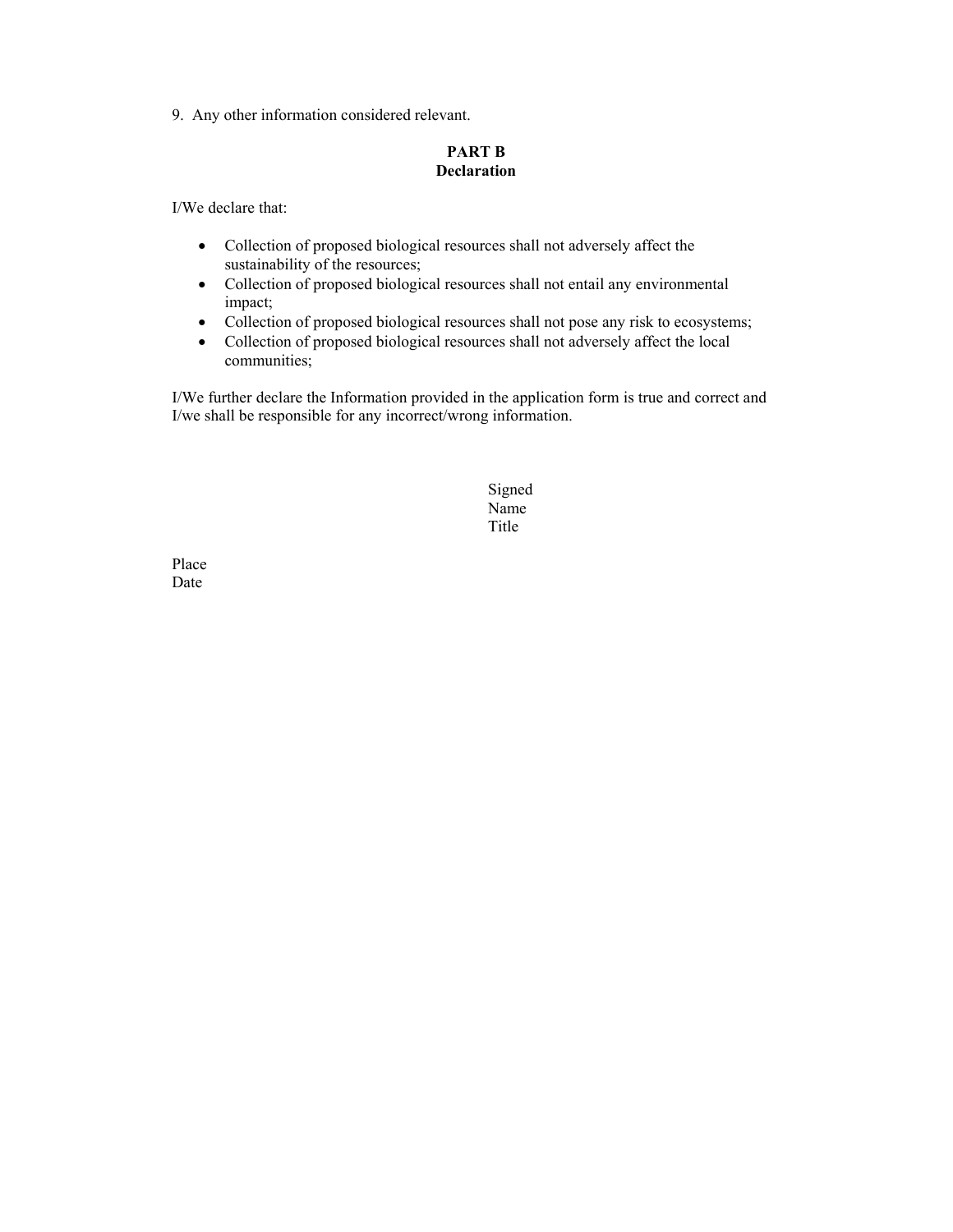### **FORM II**

#### (See rule 17)

**Application for seeking prior approval of National Biodiversity Authority for transferring the results or research to foreign nationals, companies. NRI's, for commercial purposes.** 

- 1. Full particulars of the applicant
	- i) Name
	- ii) Address
	- iii) Professional Profile
	- iv) Organizational affiliation (Please attach relevant documents of authentication
- 2. Details of the results of research conducted
- 3. Details of the Biological resources and/or associated knowledge used in the research
- 4. Geographical location from where the biological resources used in the research are collected.
- 5. Details of any traditional knowledge used in the research and any identified individual/community holding the traditional knowledge.
- 6. Details of institution where R&D activities carried out.
- 7. Details of the individual/organization to whom the research results are intend to transfer.
- 8. Details of economic, biotechnological, scientific or any other benefits that are intended, or may accrue to the individual/ organization due to commercialization of transferred research results.
- 9. Details of economic, biotechnological, scientific or any other benefits that are intended, or may accrue to the applicant seeking approval for transfer of results or research.
- 10. Details of any agreement or MOU between by the proposed recipient and applicant seeking approval for transfer of results of research.

### **Declaration**

I/We declare the Information provided in the application form is true and correct and I/we shall be responsible for any incorrect/wrong information.

 Signed Name **Title**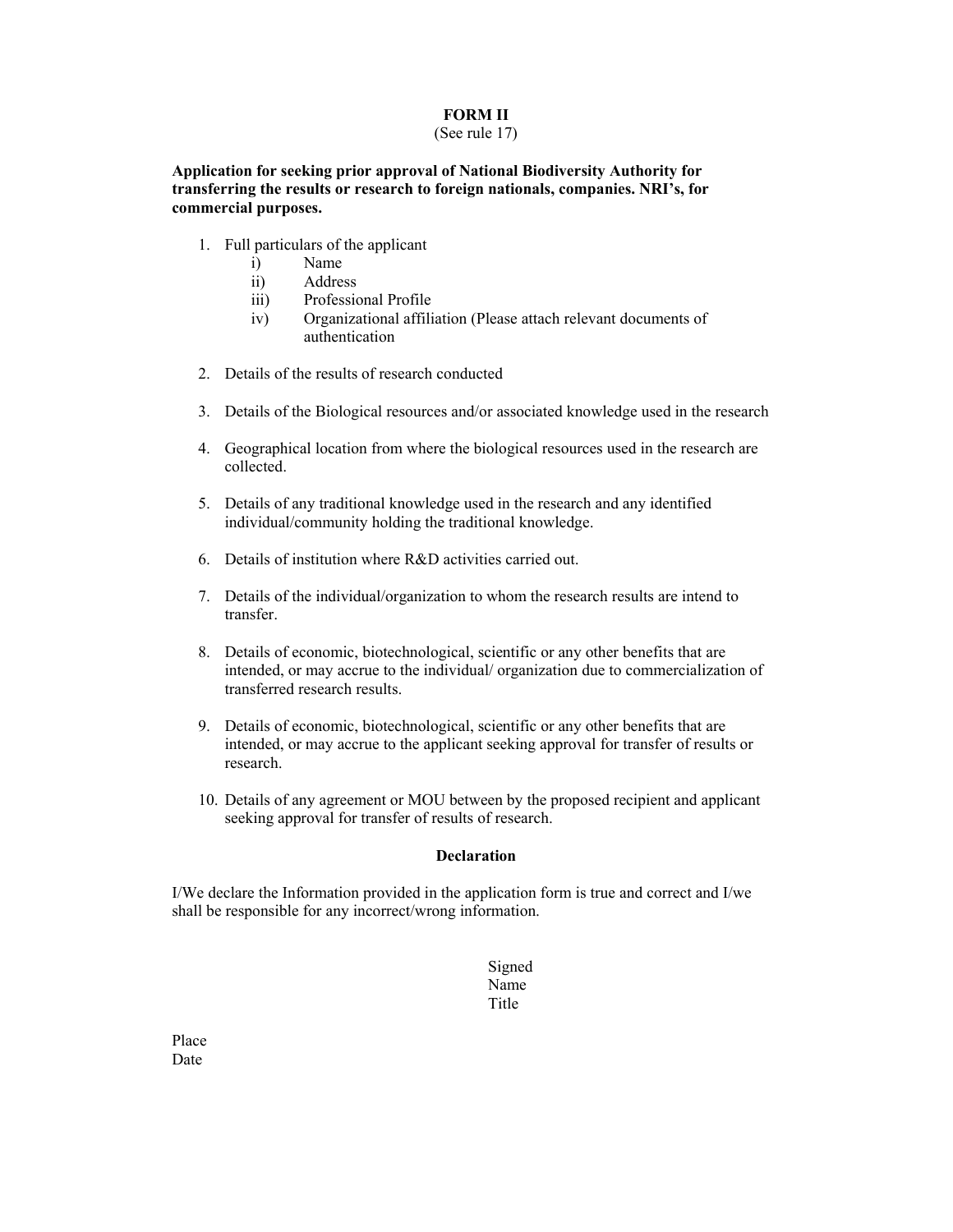### **FROM III**

### (See rule 18)

### **Application for seeking prior approval of National Biodiversity Authority for applying for Intellectual Property Right**

- 1. Full particulars of the applicant
	- i) Name
	- ii) Address
	- iii) Professional profile
	- iv) Organizational affiliation (Please attach relevant documents of authentication)
- 2. Details of the invention on which IPRs sought
- 3. Details of the Biological resources and/or associated knowledge used in the invention
- 4. Geographical location from where the biological resources used in the invention are collected
- 5. Details of any traditional knowledge used in the invention and any identified individual/community holding the traditional knowledge
- 6. Details of institution where Research and Development activities carried out.
- 7. Details of economic, biotechnological, scientific or any other benefits that are intended, or may accrue to the applicant due commercialization of the invention.

### **Declaration**

I/We declare the Information provided in the application form is true and correct and I/we shall be responsible for any incorrect/wrong information.

 Signed Name **Title**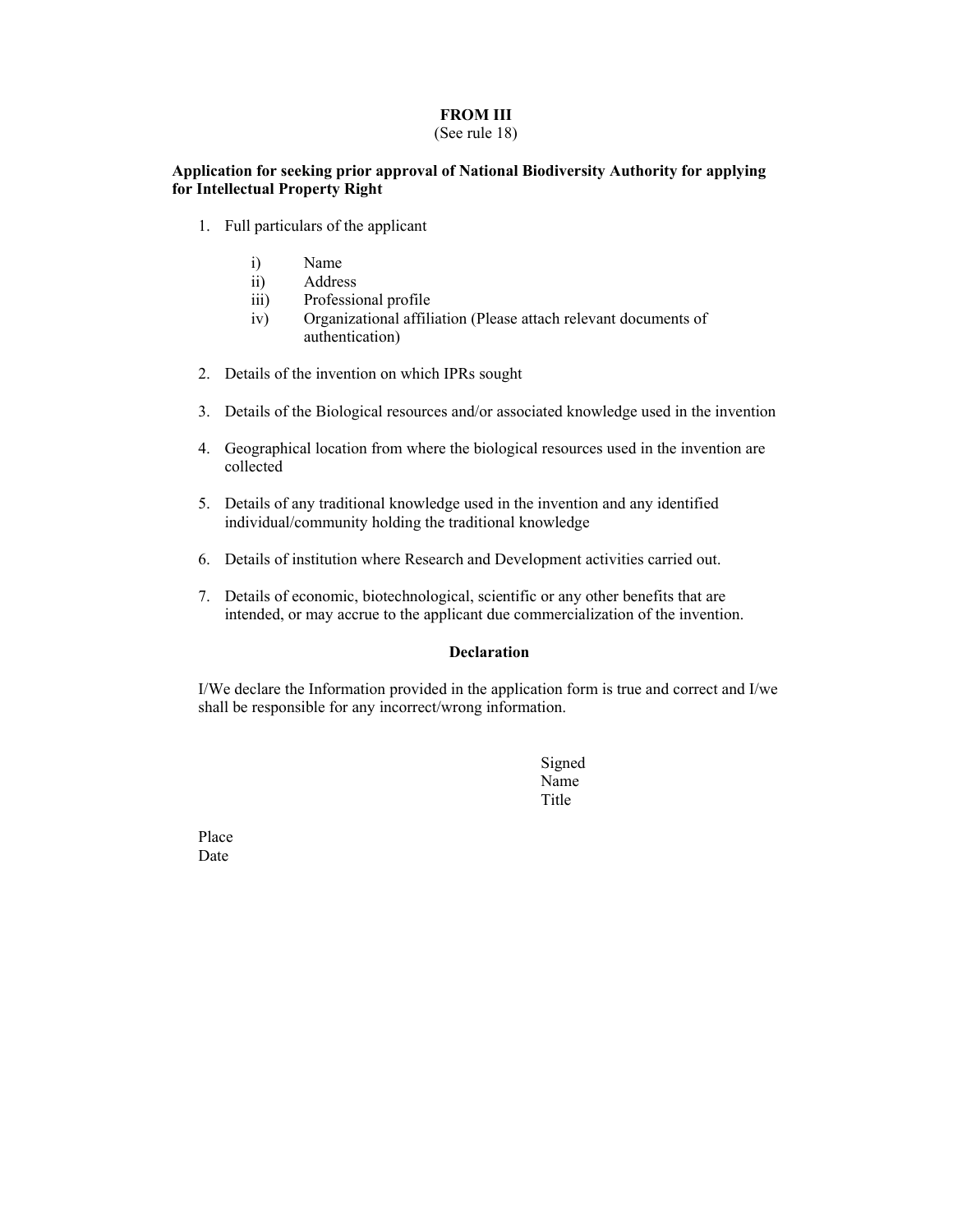### **FORM IV**

#### (See rule 19)

### **Application form for seeking approval of National Biodiversity Authority for third party transfer of the accessed Biological resources and associated traditional knowledge.**

- 1. Full particulars of the applicant
	- (i) Name
	- (ii) Address
	- (iii) Professional profile
	- (iv) Organizational affiliation (Please attach relevant documents of authentication
- 2. Details of the biological material and traditional knowledge accessed.
- 3. Details of the access contract entered (Copy to be enclosed).
- 4. Details of benefits and mechanism/arrangements for benefit sharing already implemented.
- 5. Full particulars of the third party to whom the accessed material/knowledge is intended to transfer.
- 6. The purpose of the intended third party transfer.
- 7. Details of economic, social, biotechnological, scientific or any other benefits that are intended, or may accrue to the third party due to transfer of accessed biological material and knowledge.
- 8. Details of any agreement to be entered between the applicant and the third party.
- 9. Estimation of benefits that would flow to India/communities arising out of the third party transfer of accessed biological resources and traditional knowledge.
- 10. Proposed mechanism and arrangements for benefit sharing arising out of the proposed third party transfer.
- 11. Any other relevant information.

### **Declaration**

I/We declare the Information provided in the application form is true and correct and I/we shall be responsible for any incorrect/wrong information.

# Signed Name **Title**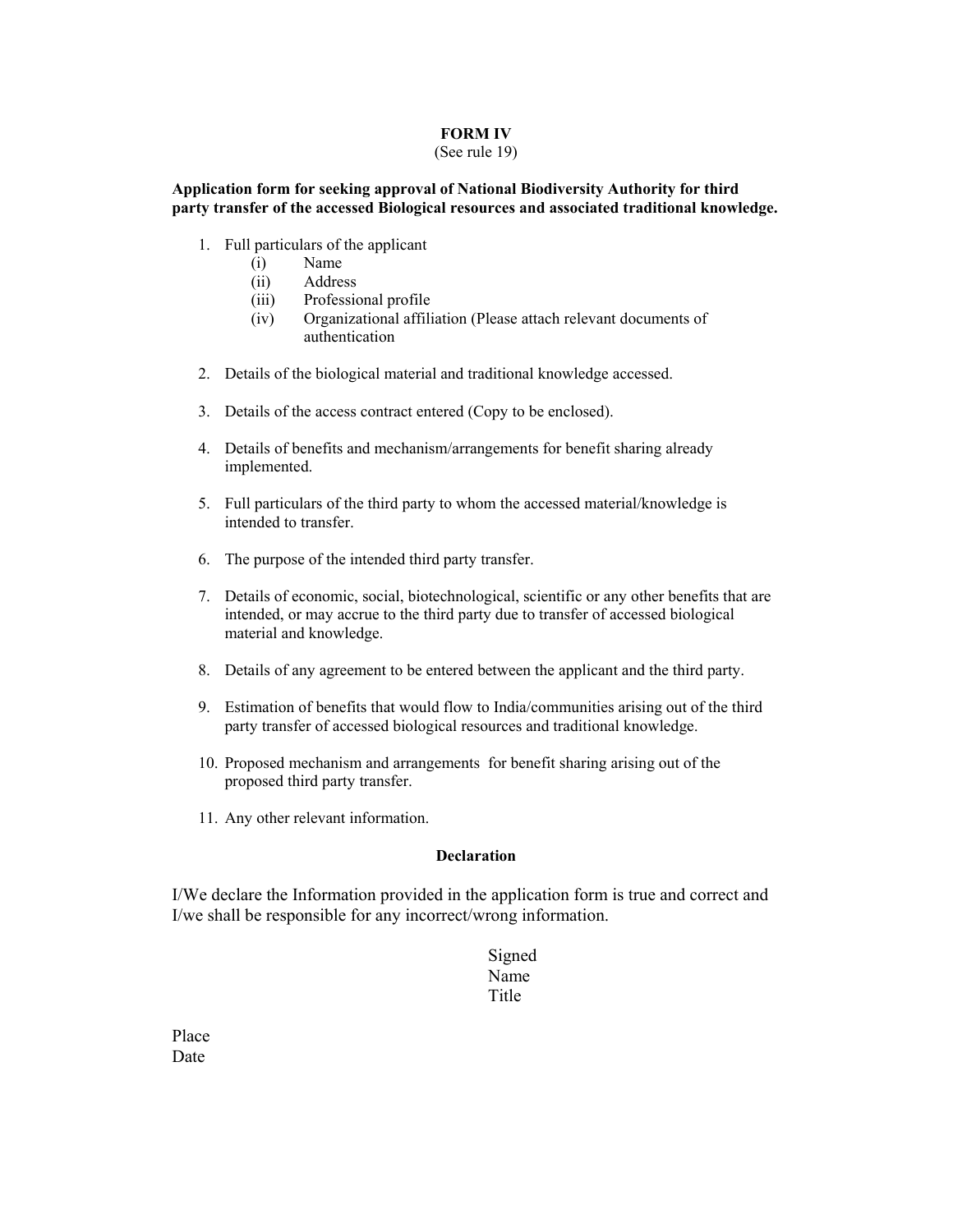### **FORM V**

### (See rule-23(1)

#### **Form of Memorandum of Appeal**

## **BEFORE THE MINISTRY OF ENVIRONMENT AND FORESTS, NEW DELHI**

### **OR**

### **NATIONAL BIODIVERSITY AUTHORITY**

(as the case may be)

(Memorandum of appeal under Section 50 of the Biological Diversity Act, 2002)

**Appeal No. \_\_\_\_\_\_\_\_\_\_\_\_\_\_\_ of 200** 

 $\ldots$  $\ldots$  $\Delta$ ppellant(s)

Vs.

**\_\_\_\_\_\_\_\_\_\_\_\_\_\_\_\_\_\_\_\_\_\_\_\_\_\_\_\_\_** 

 $\mathcal{L}_\text{max}$ 

 $\ldots \ldots \ldots$ Respondent(s)

(here mention the designation of the Authority/Board, as the case may be)

 The appellant begs to prefer this Memorandum of Appeal against the order dated **the passed by the Respondent on the following facts and** grounds.

1. FACTS: (Here briefly mention the facts of the case):

2. GROUND:

(Here mention the grounds on which the appeal is made):

i.) ii.) iii.) 3. RELIEF SOUGHT: i.) ii.) iii.)

4. PRAYER:

(a) In the light of what is stated above, the appellant respectfully prays that the order/decision of the respondent be quashed/set-aside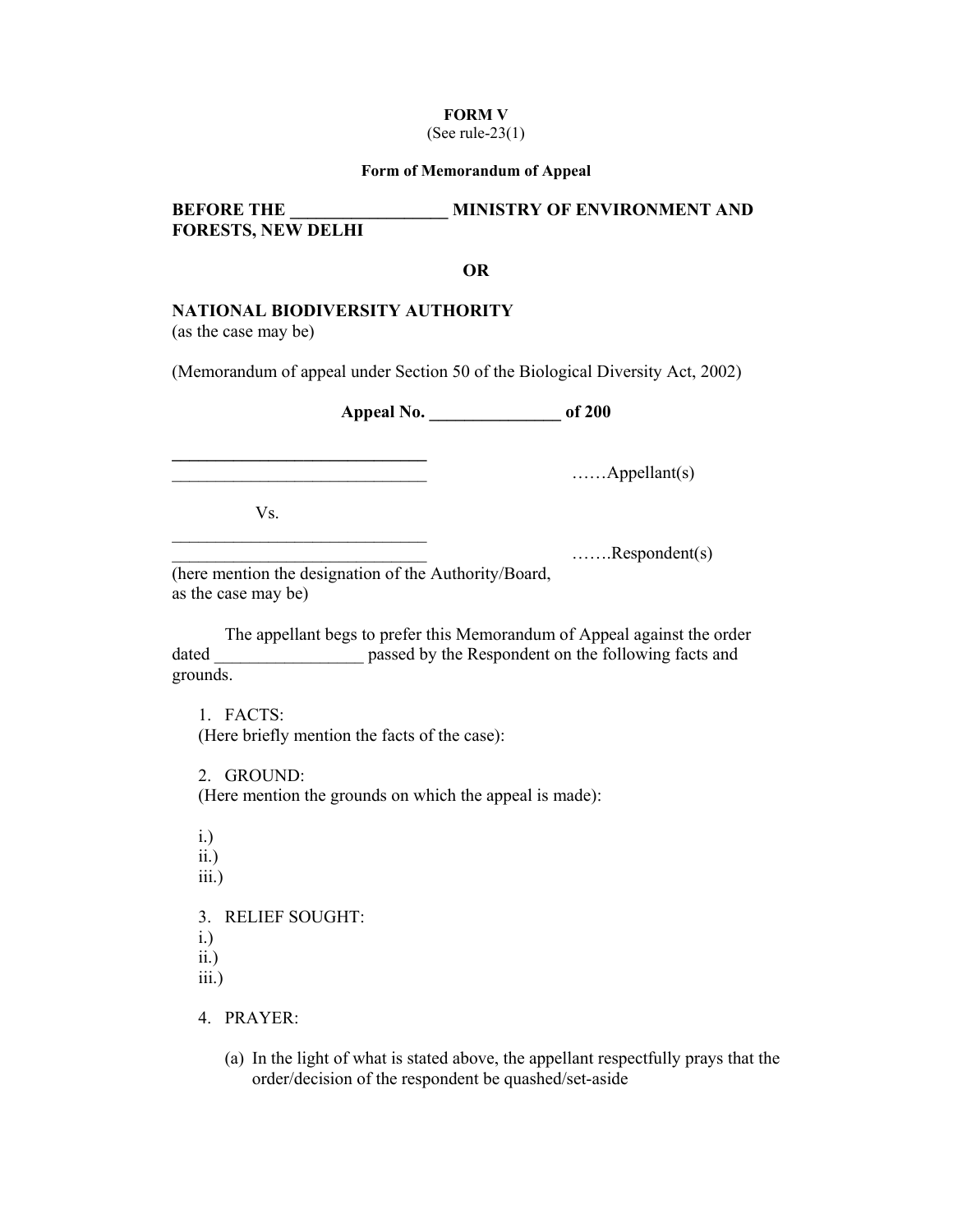(b) The policy/guidelines/regulation framed by the Respondent be quashed/modified/annulled to the extent \_\_\_\_\_\_\_\_\_\_\_\_\_\_\_\_\_\_\_

 $(c)$   $\overline{\qquad \qquad }$ 

Signature of the appellant with Seal Place: Address:

Dated: \_\_\_\_\_\_\_\_\_\_\_\_\_\_\_\_

 I, the appellant do hereby declare that what is stated above is true to the best of my information and belief.

**VERIFICATION** 

Verified on \_\_\_\_\_\_\_\_\_\_\_ day of \_\_\_\_\_\_\_\_\_\_\_\_\_\_\_\_\_

 Signature of the appellant with Seal Address

Signature of the Authorized representative of the appellant

Enclosures: 1. Authenticated copy of the order/direction/policy decision against which the the appeal has been preferred.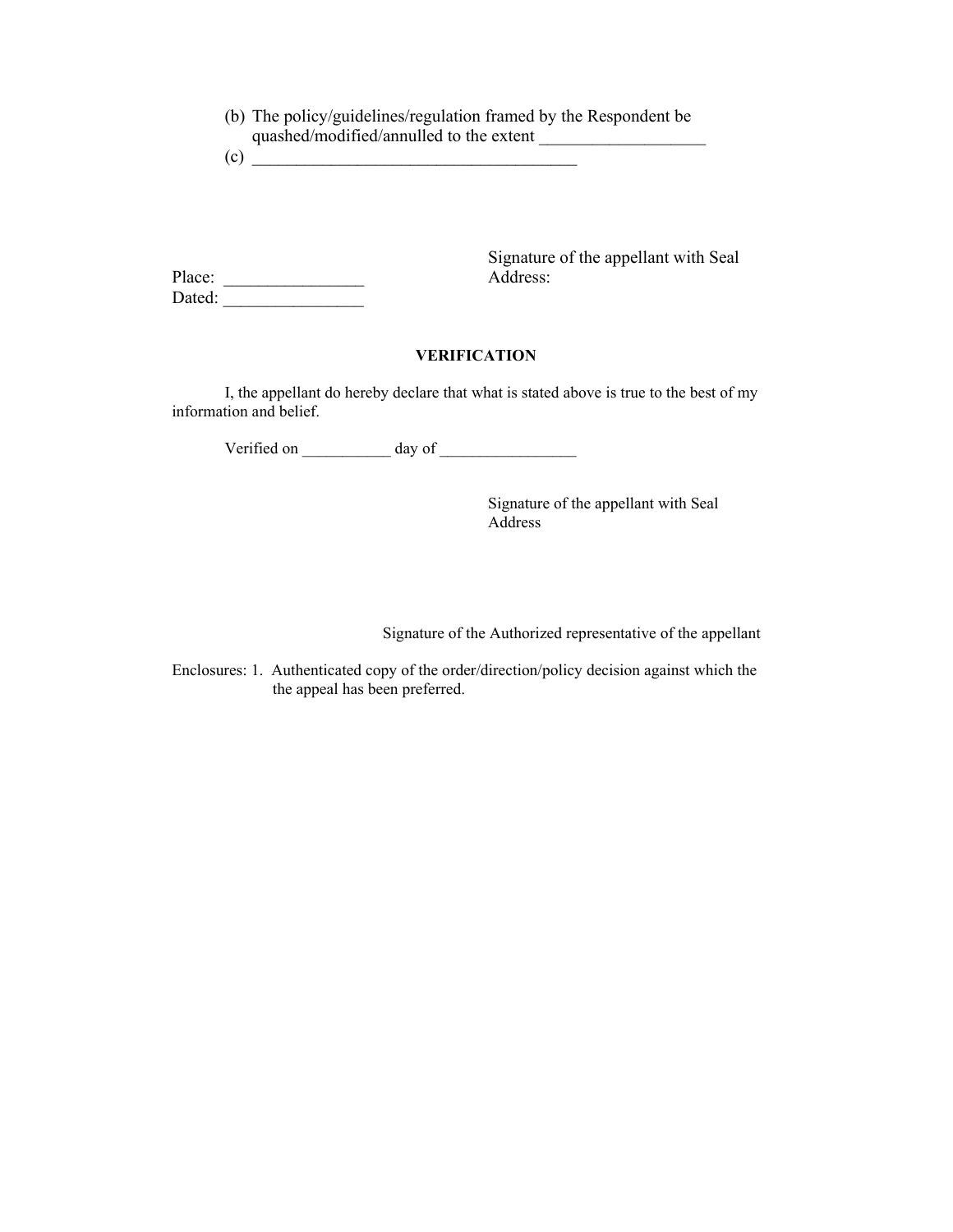**FORM VI** 

(See rule 28)

| <b>BEFORE THE</b><br><b>FORESTS, NEW DELHI</b>          | MINISTRY OF ENVIRONMENT AND |
|---------------------------------------------------------|-----------------------------|
|                                                         | <b>OR</b>                   |
| NATIONAL BIODIVERSITY AUTHORITY<br>(as the case may be) |                             |
|                                                         |                             |
| Between:                                                |                             |
|                                                         | $\ldots$ . Appellant(s)     |
| Vs.                                                     |                             |
|                                                         | $\dots$ Respondent(s)       |

**NOTICE** 

 Please take note that the above appeal filed by the appellant, against the order/direction/policy decision (give details) is fixed for hearing on at  $\qquad \qquad \qquad \qquad \qquad$ 

 The copies of the appeal memorandum and other annexure filed along with the appeal are sent herewith for your reference.

 Please note that if you fails to appear on the said date or other subsequent date of hearing of the appeal, the appeal would be disposed of finally by placing you ex-parte.

Authorized signatory on behalf of the Appellate Authority (Seal)

Date:  $\frac{\frac{1}{2} \cdot \frac{1}{2} \cdot \frac{1}{2} \cdot \frac{1}{2} \cdot \frac{1}{2} \cdot \frac{1}{2} \cdot \frac{1}{2} \cdot \frac{1}{2} \cdot \frac{1}{2} \cdot \frac{1}{2} \cdot \frac{1}{2} \cdot \frac{1}{2} \cdot \frac{1}{2} \cdot \frac{1}{2} \cdot \frac{1}{2} \cdot \frac{1}{2} \cdot \frac{1}{2} \cdot \frac{1}{2} \cdot \frac{1}{2} \cdot \frac{1}{2} \cdot \frac{1}{2} \cdot \frac{1}{2} \cdot \frac{1}{2} \cdot \frac{1}{$ Place: \_\_\_\_\_\_\_\_\_\_\_\_\_\_\_\_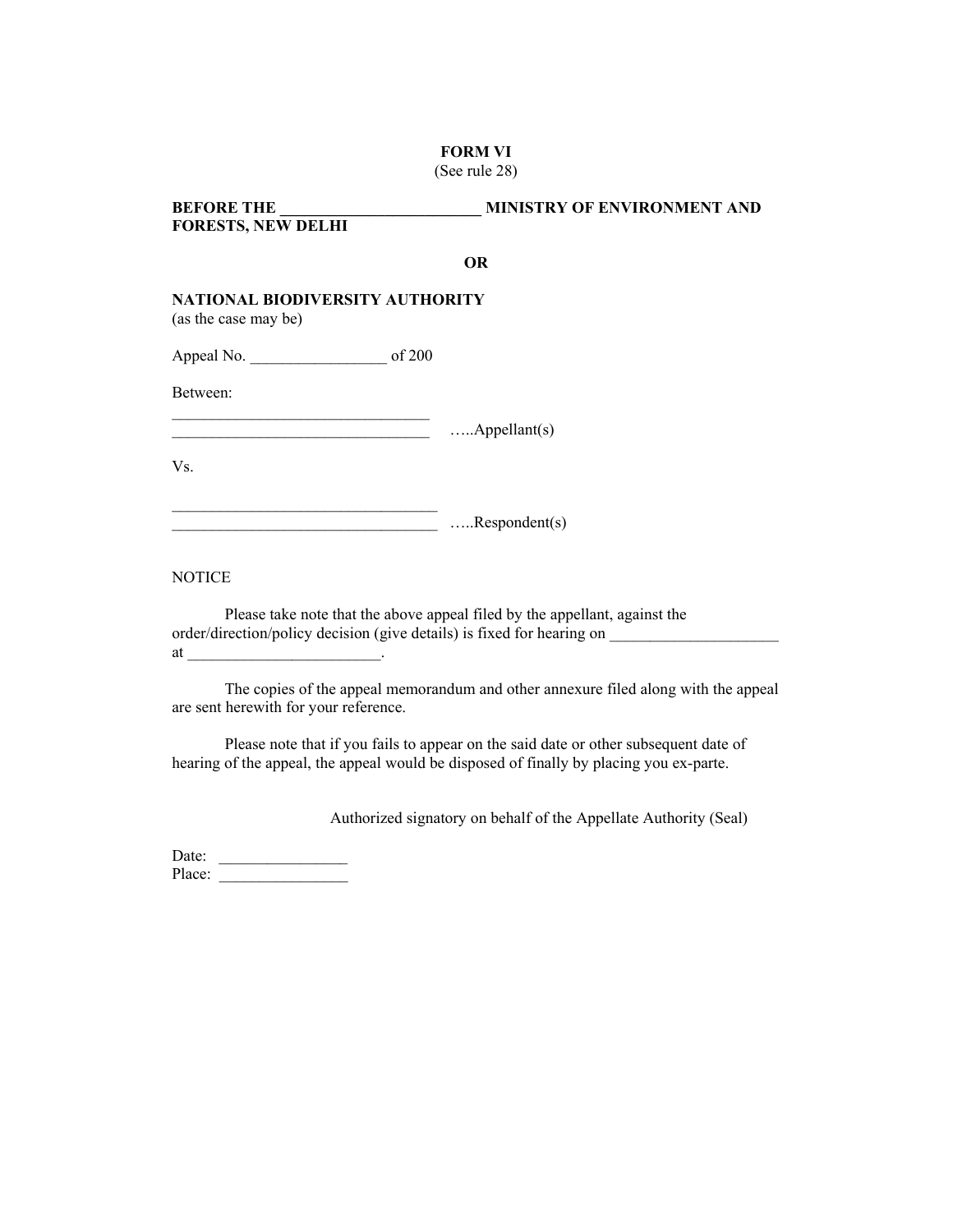#### **FORM VII**

# **FORM OF NOTICE**

(See rule 24(1)

By Registered Post/Acknowledgement due

| From, | Sri |
|-------|-----|
|       |     |
| To,   |     |
|       |     |

 $\mathcal{L}=\mathcal{L}=\mathcal{L}=\mathcal{L}=\mathcal{L}=\mathcal{L}=\mathcal{L}=\mathcal{L}=\mathcal{L}=\mathcal{L}=\mathcal{L}=\mathcal{L}=\mathcal{L}=\mathcal{L}=\mathcal{L}=\mathcal{L}=\mathcal{L}=\mathcal{L}=\mathcal{L}=\mathcal{L}=\mathcal{L}=\mathcal{L}=\mathcal{L}=\mathcal{L}=\mathcal{L}=\mathcal{L}=\mathcal{L}=\mathcal{L}=\mathcal{L}=\mathcal{L}=\mathcal{L}=\mathcal{L}=\mathcal{L}=\mathcal{L}=\mathcal{L}=\mathcal{L}=\mathcal{$ 

### **Sub: NOTICE UNDER SECTION 61(b) OF THE BIOLOGICAL DIVERSITY ACT, 2002**.

- 1. Whereas an offence under the Biological Diversity Act, 2002 has been committed/is being committed by  $\blacksquare$
- 2. I/We hereby give notice of 30 days under Section 61(b) of the Biological Diversity Act, 2002 of my/our intention to file a complaint in the Court against For violation of the provisions of the Biological Diversity Act, 2002.
- 3. In support of my/our notice, I am/we are enclosing herewith the following documents as evidence of proof.

Place: \_\_\_\_\_\_\_\_\_\_\_\_\_\_\_\_\_\_ Dated: **Signature**